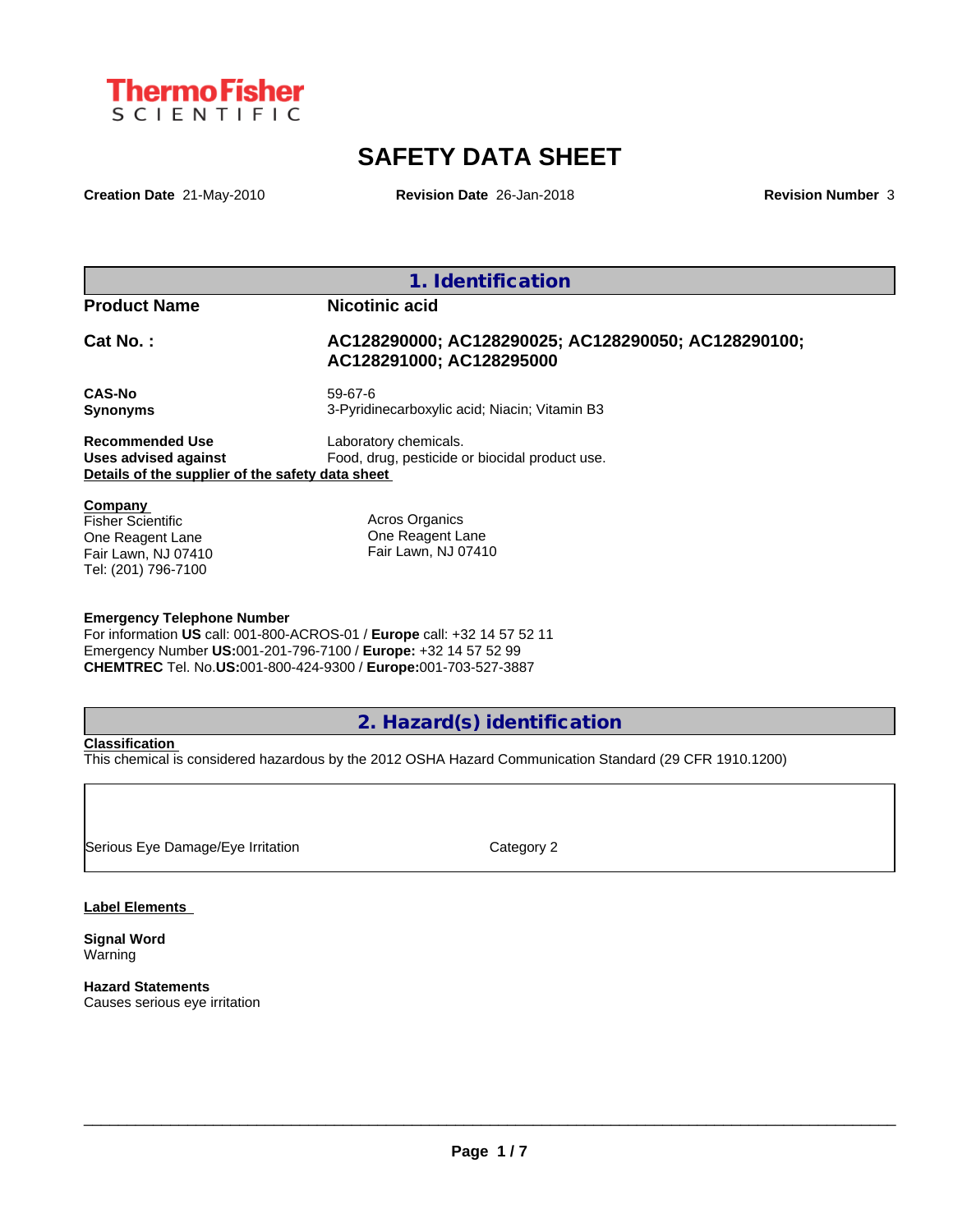

#### **Precautionary Statements Prevention** Wash face, hands and any exposed skin thoroughly after handling

Wear eye/face protection

**Eyes**

IF IN EYES: Rinse cautiously with water for several minutes. Remove contact lenses, if present and easy to do. Continue rinsing If eye irritation persists: Get medical advice/attention

**Hazards not otherwise classified (HNOC)**

None identified

# **3. Composition/Information on Ingredients**

| <b>Component</b><br>3-Pyridinecarboxylic acid |                                                                                                                                                                       | <b>CAS-No</b>         | Weight % |
|-----------------------------------------------|-----------------------------------------------------------------------------------------------------------------------------------------------------------------------|-----------------------|----------|
|                                               |                                                                                                                                                                       | 59-67-6               | 99.5     |
|                                               |                                                                                                                                                                       |                       |          |
|                                               |                                                                                                                                                                       | 4. First-aid measures |          |
| <b>Eye Contact</b>                            | Rinse immediately with plenty of water, also under the eyelids, for at least 15 minutes. Get<br>medical attention.                                                    |                       |          |
| <b>Skin Contact</b>                           | Wash off immediately with soap and plenty of water while removing all contaminated<br>clothes and shoes. Get medical attention.                                       |                       |          |
| <b>Inhalation</b>                             | Remove from exposure, lie down. Remove to fresh air. If breathing is difficult, give oxygen.<br>If not breathing, give artificial respiration. Get medical attention. |                       |          |
| Ingestion                                     | Clean mouth with water. Get medical attention.                                                                                                                        |                       |          |
| Most important symptoms and<br>effects        | No information available.                                                                                                                                             |                       |          |
| <b>Notes to Physician</b>                     | Treat symptomatically                                                                                                                                                 |                       |          |
|                                               |                                                                                                                                                                       |                       |          |

# **5. Fire-fighting measures**

| <b>Suitable Extinguishing Media</b>                                                                                          | Water spray. Carbon dioxide $(CO_2)$ . Dry chemical. Chemical foam. |
|------------------------------------------------------------------------------------------------------------------------------|---------------------------------------------------------------------|
| Unsuitable Extinguishing Media                                                                                               | No information available                                            |
| <b>Flash Point</b><br>Method -                                                                                               | No information available<br>No information available                |
| <b>Autoignition Temperature</b><br><b>Explosion Limits</b>                                                                   | No information available                                            |
| <b>Upper</b><br>Lower<br>Sensitivity to Mechanical Impact No information available<br><b>Sensitivity to Static Discharge</b> | No data available<br>No data available<br>No information available  |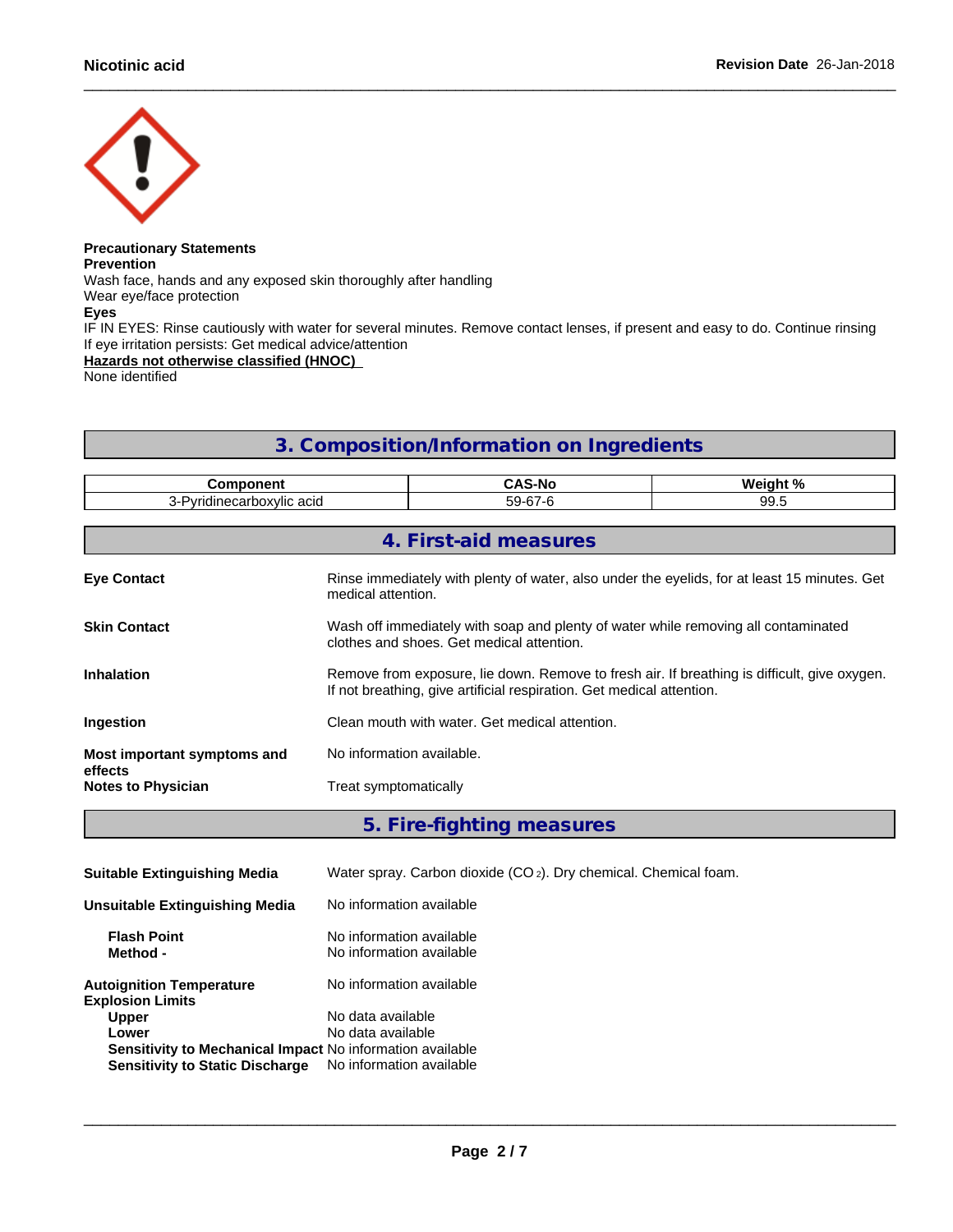### **Specific Hazards Arising from the Chemical**

Keep product and empty container away from heat and sources of ignition.

#### **Hazardous Combustion Products**

Nitrogen oxides (NOx). Carbon monoxide (CO). Carbon dioxide (CO2).

### **Protective Equipment and Precautions for Firefighters**

As in any fire, wear self-contained breathing apparatus pressure-demand, MSHA/NIOSH (approved or equivalent) and full protective gear.

| <b>NFPA</b><br><b>Health</b>                                    | <b>Flammability</b>            | <b>Instability</b>                                                          | <b>Physical hazards</b><br>N/A                                                           |
|-----------------------------------------------------------------|--------------------------------|-----------------------------------------------------------------------------|------------------------------------------------------------------------------------------|
|                                                                 | 6. Accidental release measures |                                                                             |                                                                                          |
| <b>Personal Precautions</b><br><b>Environmental Precautions</b> | sanitary sewer system.         | Ensure adequate ventilation. Use personal protective equipment as required. | See Section 12 for additional Ecological Information. Do not flush into surface water or |

**Methods for Containment and Clean** Sweep up and shovel into suitable containers for disposal. **Up**

|                                                                      | 7. Handling and storage                                                                                                                                                                                                                                 |  |  |
|----------------------------------------------------------------------|---------------------------------------------------------------------------------------------------------------------------------------------------------------------------------------------------------------------------------------------------------|--|--|
| <b>Handling</b>                                                      | Avoid contact with skin and eyes. Do not breathe dust.                                                                                                                                                                                                  |  |  |
| <b>Storage</b>                                                       | Keep in a dry, cool and well-ventilated place. Refer product specification and/or product<br>label for specific storage temperature requirement. Keep container tightly closed.                                                                         |  |  |
|                                                                      | 8. Exposure controls / personal protection                                                                                                                                                                                                              |  |  |
| <b>Exposure Guidelines</b>                                           | This product does not contain any hazardous materials with occupational exposure<br>limitsestablished by the region specific regulatory bodies.                                                                                                         |  |  |
| <b>Engineering Measures</b>                                          | Ensure adequate ventilation, especially in confined areas. Ensure that eyewash stations<br>and safety showers are close to the workstation location.                                                                                                    |  |  |
| <b>Personal Protective Equipment</b>                                 |                                                                                                                                                                                                                                                         |  |  |
| <b>Eye/face Protection</b>                                           | Wear appropriate protective eyeglasses or chemical safety goggles as described by<br>OSHA's eye and face protection regulations in 29 CFR 1910.133 or European Standard<br>EN166.                                                                       |  |  |
| Skin and body protection                                             | Wear appropriate protective gloves and clothing to prevent skin exposure.                                                                                                                                                                               |  |  |
| <b>Respiratory Protection</b>                                        | Follow the OSHA respirator regulations found in 29 CFR 1910.134 or European Standard<br>EN 149. Use a NIOSH/MSHA or European Standard EN 149 approved respirator if<br>exposure limits are exceeded or if irritation or other symptoms are experienced. |  |  |
| <b>Hygiene Measures</b>                                              | Handle in accordance with good industrial hygiene and safety practice.                                                                                                                                                                                  |  |  |
|                                                                      | 9. Physical and chemical properties                                                                                                                                                                                                                     |  |  |
| <b>Physical State</b><br>Appearance<br>Odor<br><b>Odor Threshold</b> | Powder Solid<br>Off-white<br>No information available<br>No information available                                                                                                                                                                       |  |  |

**Melting Point/Range** 236 - 239 °C / 456.8 - 462.2 °F

 $\_$  ,  $\_$  ,  $\_$  ,  $\_$  ,  $\_$  ,  $\_$  ,  $\_$  ,  $\_$  ,  $\_$  ,  $\_$  ,  $\_$  ,  $\_$  ,  $\_$  ,  $\_$  ,  $\_$  ,  $\_$  ,  $\_$  ,  $\_$  ,  $\_$  ,  $\_$  ,  $\_$  ,  $\_$  ,  $\_$  ,  $\_$  ,  $\_$  ,  $\_$  ,  $\_$  ,  $\_$  ,  $\_$  ,  $\_$  ,  $\_$  ,  $\_$  ,  $\_$  ,  $\_$  ,  $\_$  ,  $\_$  ,  $\_$  ,

**pH** 2.7 saturated aq. sol **Melting Point/Range** 2.7 saturated aq. sol 236 - 239 °C / 456.8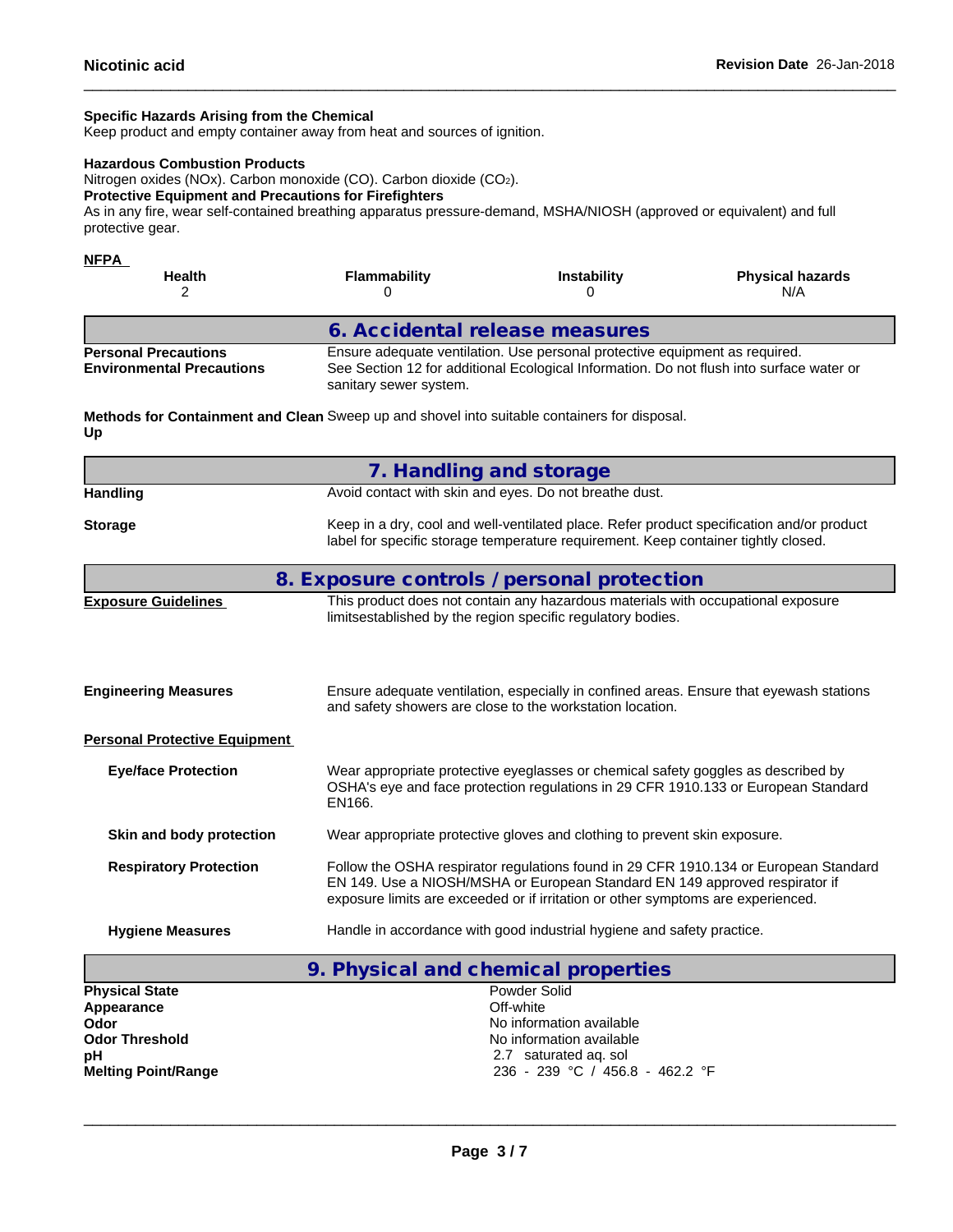**Boiling Point/Range No information available No** information available **Flash Point** No information available in the state of the North No information available **Evaporation Rate** Not applicable **Flammability (solid,gas)** Moinformation available **Flammability or explosive limits Upper** No data available **Lower Lower Lower CONSISTENT ACCORDING ALL CONSISTENT ACCORDING ALL CONSISTENCE ACCORDING AVAILABLE VALUE OF A CONSISTENT AND INCOMENT ACCORDING A CONSISTENT ACCORDING A CONSISTENT ACCORDING A CONSISTENT AND A CONSI Vapor Density**<br> **Specific Gravity**<br> **Vapor Density**<br> **Not** applicable<br>
Not applicable<br>
Not applicable<br>
Not applicable<br>
Not applicable<br>
Not applicable<br>
Not applicable<br>
Not applicable<br>
Not applicable<br>
Not applicable<br>
Not ap **Specific Gravity**<br> **Solubility** 17 g/l (20°C)<br> **Solubility** 17 g/l (20°C) **Partition coefficient; n-octanol/water** No data available<br> **Autoignition Temperature No information available**<br>
No information available **Autoignition Temperature**<br> **Decomposition Temperature Composition Temperature**<br> **No** information available **Decomposition Temperature**<br>Viscosity **Molecular Formula Molecular Weight** 123.11

**No information available** 17 g/l (20°C)<br>No data available Not applicable<br>C6 H5 N O2

# **10. Stability and reactivity**

| <b>Reactive Hazard</b>          | None known, based on information available                                                         |
|---------------------------------|----------------------------------------------------------------------------------------------------|
| <b>Stability</b>                | Stable under normal conditions.                                                                    |
| <b>Conditions to Avoid</b>      | Incompatible products.                                                                             |
| <b>Incompatible Materials</b>   | Strong oxidizing agents                                                                            |
|                                 | Hazardous Decomposition Products Nitrogen oxides (NOx), Carbon monoxide (CO), Carbon dioxide (CO2) |
| <b>Hazardous Polymerization</b> | No information available.                                                                          |
| <b>Hazardous Reactions</b>      | None under normal processing.                                                                      |

## **Acute Toxicity**

**11. Toxicological information**

**Product Information** See actual entry in RTECS for complete information.

| 1 199996 111191 111911911    | ouu autuu u |
|------------------------------|-------------|
| <b>Component Information</b> |             |

| Component                                                                                  | LD50 Oral                | <b>LD50 Dermal</b>        | <b>LC50 Inhalation</b> |
|--------------------------------------------------------------------------------------------|--------------------------|---------------------------|------------------------|
| 3-Pyridinecarboxylic acid                                                                  | $LD50 = 7$ g/kg (Rat)    | $LD50 > 2000$ mg/kg (Rat) | Not listed             |
|                                                                                            |                          |                           |                        |
| <b>Toxicologically Synergistic</b>                                                         | No information available |                           |                        |
| <b>Products</b>                                                                            |                          |                           |                        |
| Delayed and immediate effects as well as chronic effects from short and long-term exposure |                          |                           |                        |

**Irritation** No information available

**Sensitization** No information available

**Carcinogenicity** The table below indicateswhether each agency has listed any ingredient as a carcinogen.

| <b>Component</b>             | <b>CAS-No</b> | <b>IARC</b>               | <b>NTP</b> | <b>ACGIH</b> | <b>OSHA</b> | Mexico     |
|------------------------------|---------------|---------------------------|------------|--------------|-------------|------------|
| 3-Pyridinecarboxylic<br>acid | 59-67-6       | Not listed                | Not listed | Not listed   | Not listed  | Not listed |
| <b>Mutagenic Effects</b>     |               | No information available  |            |              |             |            |
| <b>Reproductive Effects</b>  |               | No information available. |            |              |             |            |
| <b>Developmental Effects</b> |               | No information available. |            |              |             |            |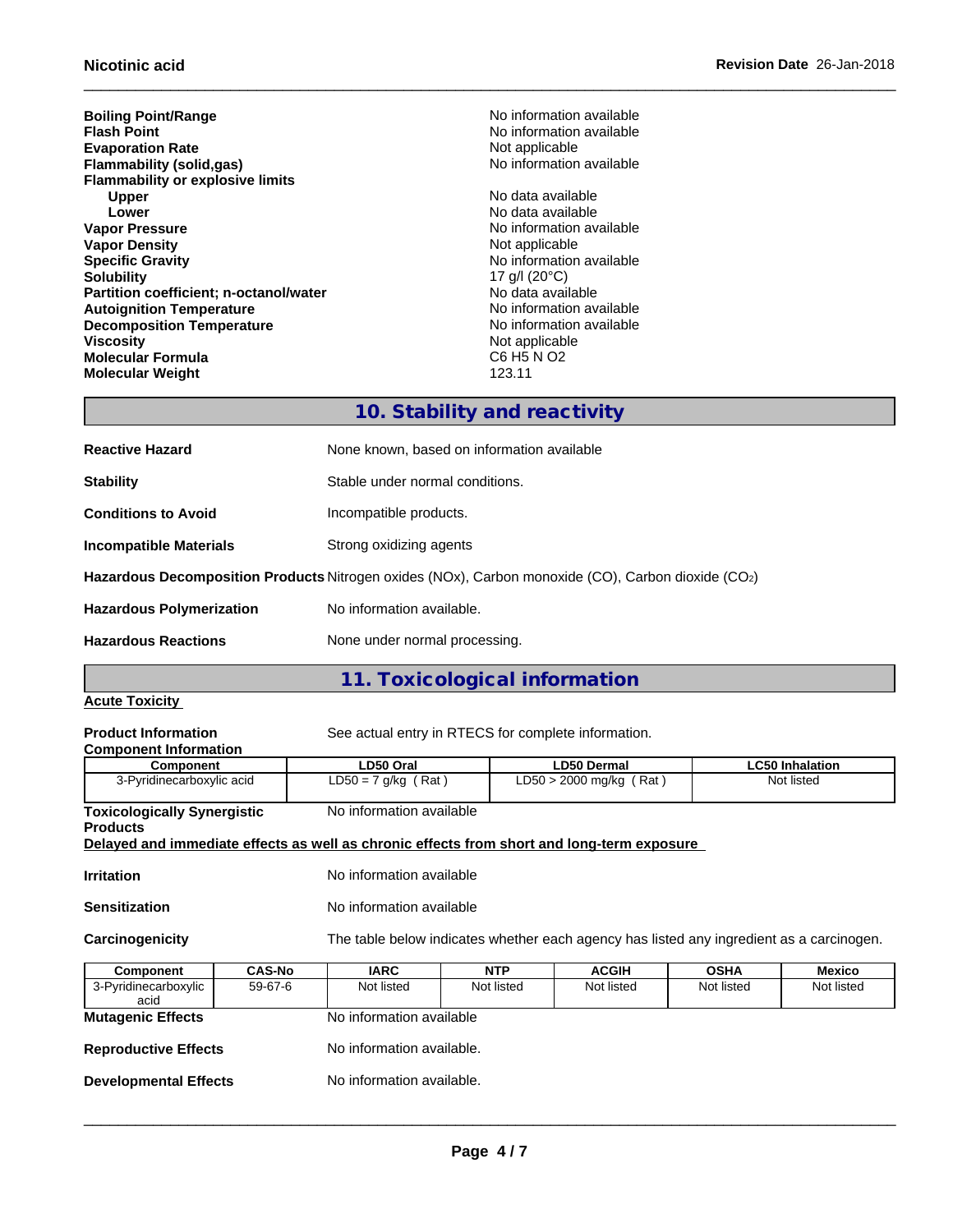| No information available.                                                                                             |
|-----------------------------------------------------------------------------------------------------------------------|
| None known<br>None known                                                                                              |
| No information available                                                                                              |
| Symptoms / effects, both acute and No information available                                                           |
| No information available                                                                                              |
| The toxicological properties have not been fully investigated. See actual entry in RTECS for<br>complete information. |
|                                                                                                                       |

# **12. Ecological information**

**Ecotoxicity**  Do not empty into drains.

| Component                            | <b>Freshwater Algae</b>   | <b>Freshwater Fish</b>  | <b>Microtox</b>                                                          | <b>Water Flea</b>      |
|--------------------------------------|---------------------------|-------------------------|--------------------------------------------------------------------------|------------------------|
| 3-Pyridinecarboxylic acid            | $EC50: = 89.93$ mg/L, 72h | $LC50: = 520$ mg/L, 96h | $= 160$ mg/L EC50                                                        | $EC50: = 77$ mg/L, 48h |
|                                      | (Desmodesmus              | (Salmo trutta)          | Salmonella typhimurium 72                                                | (Daphnia magna)        |
|                                      | subspicatus)              |                         |                                                                          |                        |
|                                      |                           |                         | $= 2792.91$ mg/L EC50                                                    |                        |
|                                      |                           |                         | Tetrahymena pyriformis 60 h                                              |                        |
| <b>Persistence and Degradability</b> |                           |                         | Soluble in water Persistence is unlikely based on information available. |                        |

**Bioaccumulation/ Accumulation** No information available.

**Mobility Mobility** . Will likely be mobile in the environment due to its water solubility.

| .                       | lor<br>. Pow        |
|-------------------------|---------------------|
| . .<br>$\cdots$<br>26 U | -<br>. <del>.</del> |
|                         |                     |

|                               | 13. Disposal considerations                                                                                                                                                                                                                                           |
|-------------------------------|-----------------------------------------------------------------------------------------------------------------------------------------------------------------------------------------------------------------------------------------------------------------------|
| <b>Waste Disposal Methods</b> | Chemical waste generators must determine whether a discarded chemical is classified as a<br>hazardous waste. Chemical waste generators must also consult local, regional, and<br>national hazardous waste regulations to ensure complete and accurate classification. |

|                 | 14. Transport information  |  |
|-----------------|----------------------------|--|
| <u>DOT</u>      | Not regulated              |  |
| TDS             | Not regulated              |  |
| <b>IATA</b>     | Not regulated              |  |
| <b>IMDG/IMO</b> | Not regulated              |  |
|                 | 15. Regulatory information |  |

## **United States of America Inventory**

| Component                    | <b>CAS-No</b> | <b>TSCA</b><br>$ -$ | TOO AL<br>Inventory notification -<br>ou<br><b>Active/Inactive</b> | <b>TSCA</b><br><b>EPA Regulatory</b><br><b>Flags</b> |
|------------------------------|---------------|---------------------|--------------------------------------------------------------------|------------------------------------------------------|
| Pvridinecarboxvlic acid<br>ີ | 59-67-6       |                     | <b>ACTIVE</b><br>8911 V L                                          |                                                      |

#### **Legend:**

**TSCA** - Toxic Substances Control Act, (40 CFR Part 710)

**TSCA 12(b)** - Notices of Export Not applicable

X - Listed

<sup>&#</sup>x27;-' - Not Listed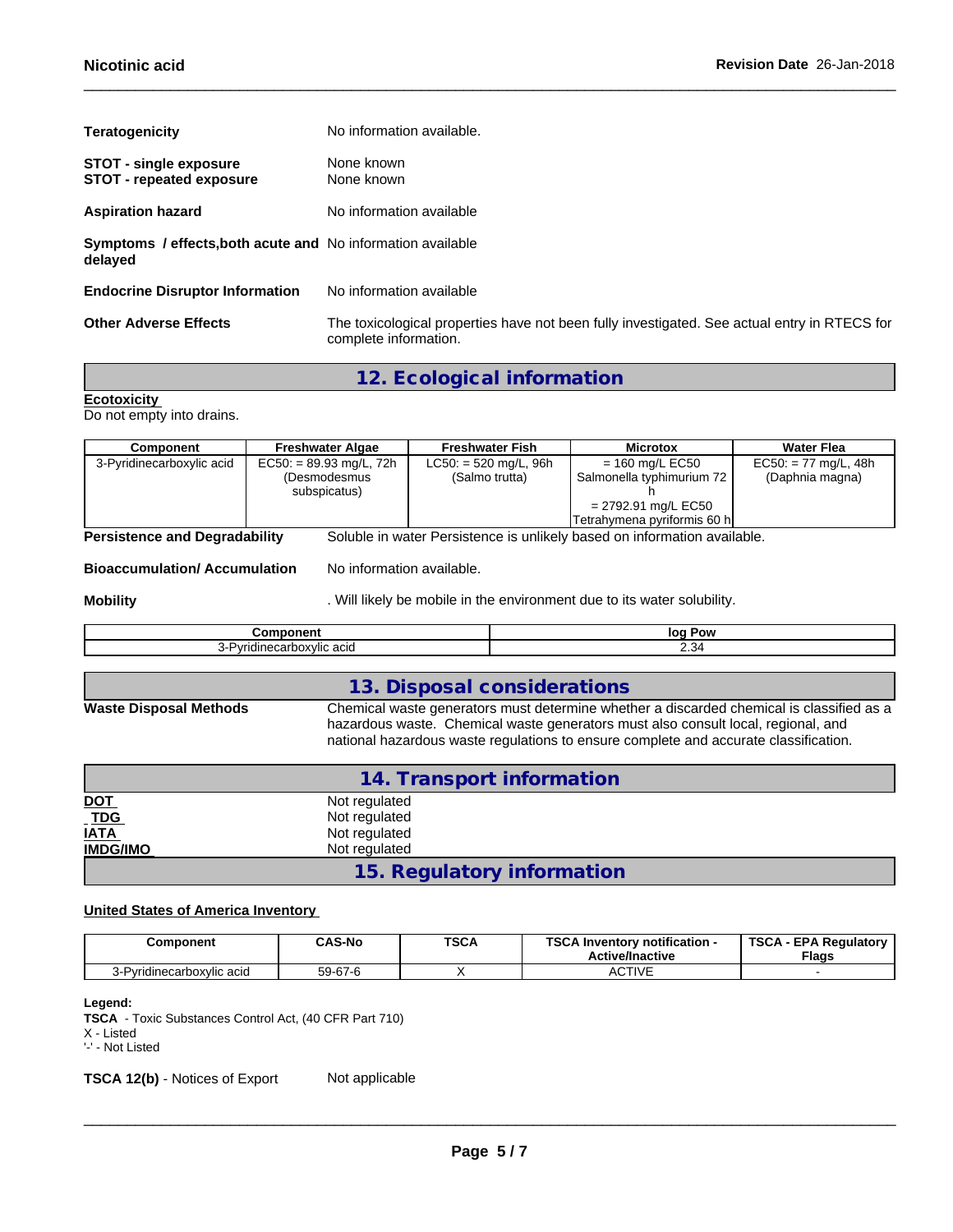### **International Inventories**

Canada (DSL/NDSL), Europe (EINECS/ELINCS/NLP), Philippines (PICCS), Japan (ENCS), Australia (AICS), China (IECSC), Korea (ECL).

| Component                     | <b>CAS-No</b>               | DSL | <b>NDSL</b> | <b>EINECS</b>                     | <b>PICCS</b> | <b>ENCS</b> | <b>AICS</b> | <b>IECSC</b> | <b>VECI</b><br><b>NEUL</b>                        |
|-------------------------------|-----------------------------|-----|-------------|-----------------------------------|--------------|-------------|-------------|--------------|---------------------------------------------------|
| inecarboxylic acid<br>'vridi. | $\sim$<br>$\sim$<br>59-67-6 |     |             | l onn<br>1-44 -<br>ا تا ∹ا<br>zuu |              |             |             |              | KΕ<br>$\sim$ $\sim$ $\sim$ $\sim$<br>,,,,,<br>∠∪ບ |

### **U.S. Federal Regulations**

| <b>SARA 313</b>                                                                                                                            | Not applicable                                              |
|--------------------------------------------------------------------------------------------------------------------------------------------|-------------------------------------------------------------|
| <b>SARA 311/312 Hazard Categories</b>                                                                                                      | See section 2 for more information                          |
| <b>CWA (Clean Water Act)</b>                                                                                                               | Not applicable                                              |
| <b>Clean Air Act</b>                                                                                                                       | Not applicable                                              |
| <b>OSHA</b> - Occupational Safety and<br><b>Health Administration</b>                                                                      | Not applicable                                              |
| <b>CERCLA</b>                                                                                                                              | Not applicable                                              |
| <b>California Proposition 65</b>                                                                                                           | This product does not contain any Proposition 65 chemicals. |
| U.S. State Right-to-Know<br><b>Regulations</b>                                                                                             | Not applicable                                              |
| <b>U.S. Department of Transportation</b><br>Reportable Quantity (RQ):<br><b>DOT Marine Pollutant</b><br><b>DOT Severe Marine Pollutant</b> | N<br>N<br>N                                                 |
| <b>U.S. Department of Homeland</b><br><b>Security</b>                                                                                      | This product does not contain any DHS chemicals.            |
| <b>Other International Regulations</b>                                                                                                     |                                                             |
| Mexico - Grade                                                                                                                             | No information available                                    |

|                         | 16. Other information                                                                                                                                                                                                                         |
|-------------------------|-----------------------------------------------------------------------------------------------------------------------------------------------------------------------------------------------------------------------------------------------|
| <b>Prepared By</b>      | <b>Regulatory Affairs</b>                                                                                                                                                                                                                     |
|                         | Thermo Fisher Scientific                                                                                                                                                                                                                      |
|                         | Email: EMSDS.RA@thermofisher.com                                                                                                                                                                                                              |
| <b>Creation Date</b>    | 21-May-2010                                                                                                                                                                                                                                   |
| <b>Revision Date</b>    | 26-Jan-2018                                                                                                                                                                                                                                   |
| <b>Print Date</b>       | 26-Jan-2018                                                                                                                                                                                                                                   |
| <b>Revision Summary</b> | This document has been updated to comply with the US OSHA HazCom 2012 Standard<br>replacing the current legislation under 29 CFR 1910.1200 to align with the Globally<br>Harmonized System of Classification and Labeling of Chemicals (GHS). |

**Disclaimer**

The information provided in this Safety Data Sheet is correct to the best of our knowledge, information and belief at the date of its publication. The information given is designed only as a guidance for safe handling, use, processing, storage, transportation, disposal and release and is not to be considered a warranty or quality specification. The information relates only to the specific material designated and may not be valid for such material used in combination with any other **materials or in any process,unless specified in the text**